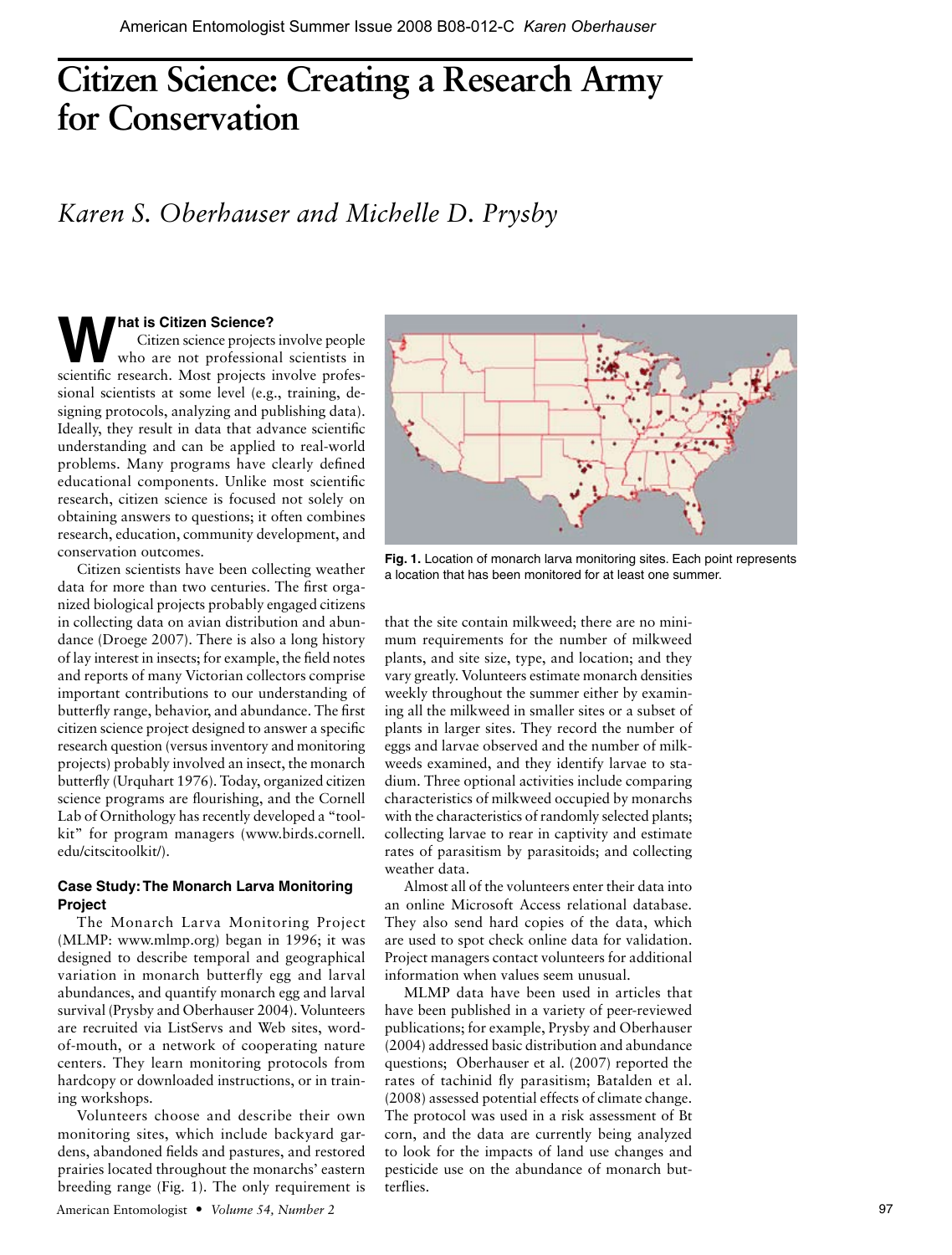### **Project Outcomes**

From a scientific perspective, a key outcome of the MLMP is the reminder that there is still much to be learned from basic distribution and abundance data. Volunteer-collected data have helped us to understand the patterns by which monarchs move into and out of breeding and migratory locations, and how these patterns vary from year to year. In addition, the data have provided direction for experimental and theoretical research. From an educational perspective, volunteers, including many children, have learned data collection protocols and had the opportunity to be engaged in authentic research. Many teachers, parents and other youth leaders use this program to engage children in scientific process.

Whereas scientific and educational outcomes of the MLMP and other citizen science projects are well documented, less attention is given to conservation outcomes. Volunteer assessments demonstrate that citizen science may provide broad conservation benefits by helping to develop a concerned and educated public who take an active stewardship role in conservation (Fig. 2). The most important reason MLMP volunteers give for their involvement is that their "work may help promote monarch conservation." Volunteers learn about the value and characteristics of monarch habitat, both through their own observations and project analyses distributed in an annual newsletter. They work to preserve habitat at many levels, from advocating a more environmentally friendly mowing regimen and insect-friendly pest control, to challenging parking lot, building, and road development projects that threaten monarch habitat. They describe their work to passersby, family, and friends, and local media, and often visit schools, clubs, and nature centers to present this work. These concerned, vocal, informed citizens have become members of a "research army for conservation."

The MLMP also produces data with applied conservation value. Like many other citizen science programs, it focuses on monitoring, and as such, can have particularly important conservation impacts. Monitoring differs from other research in an important way; most research questions could



**Fig. 2.** Monarch larva monitoring project volunteers. **and communicating with volunteers.** 

potentially be answered in many locations and at many times. Monitoring data, however, are specific to location and time; a missed monitoring opportunity can never be recovered. Because so many conservation programs depend on understanding how human activities affect particular species, species assemblages, or populations, we often use monitoring data to assess the need for and success of conservation efforts.

## **Using Citizen Science as a Research and Conservation Tool**

Clearly, not all insect ecology research would benefit from the help of citizen scientists; however, this approach can be valuable to answering ecological questions. Appropriate projects include those for which large temporal and spatial scales are valuable; at least parts of the research are interesting and accessible to nonscientists; research protocols can be simple and inexpensive; and data quality can be judged fairly easily. Additionally, it is helpful if the project organizers have interest and expertise in conservation and education goals.

Data quality is an issue even with more centralized projects; many data published in scientific venues are collected by undergraduates with varying degrees of investment in their accuracy. However, scientists who use citizen-collected data often need to defend the quality of the data. Generally, there are two main sources of inaccuracies: identification or observation errors, and errors resulting from nonrandom observations. It is important for project coordinators to think about the ways in which these kinds of errors occur and develop ways to avoid and detect them. Face-to-face training with hands-on practice is probably the optimum way to develop accurate data collection strategies. However, easy-to-follow instructions that can be modified based on volunteer feedback are critical, as is training on random observations for many projects. It is also important that project organizers check all data and be familiar with "normal" data patterns. When necessary, they should delete impossible data sets, and if possible, interview volunteers with questionable data sets.

#### **Summary**

Citizen science can be a useful tool for entomological research—increasing general knowledge about and concern for insects and providing data with clear conservation relevance. If we could engage as many people in insect citizen science projects as are currently engaged in bird projects, insects and their habitats would be wellserved.

## **Acknowledgments**

We thank the hundreds of MLMP volunteers who have contributed to this project; and Sonia Altizer, Michelle Solensky, Jolene Lushine, Cindy Petersen, Laura Molenaar, Liz Goehring, Alma De Anda, Reba Batalden, Grant Bowers and Dina Kountoupes for their help in developing protocols